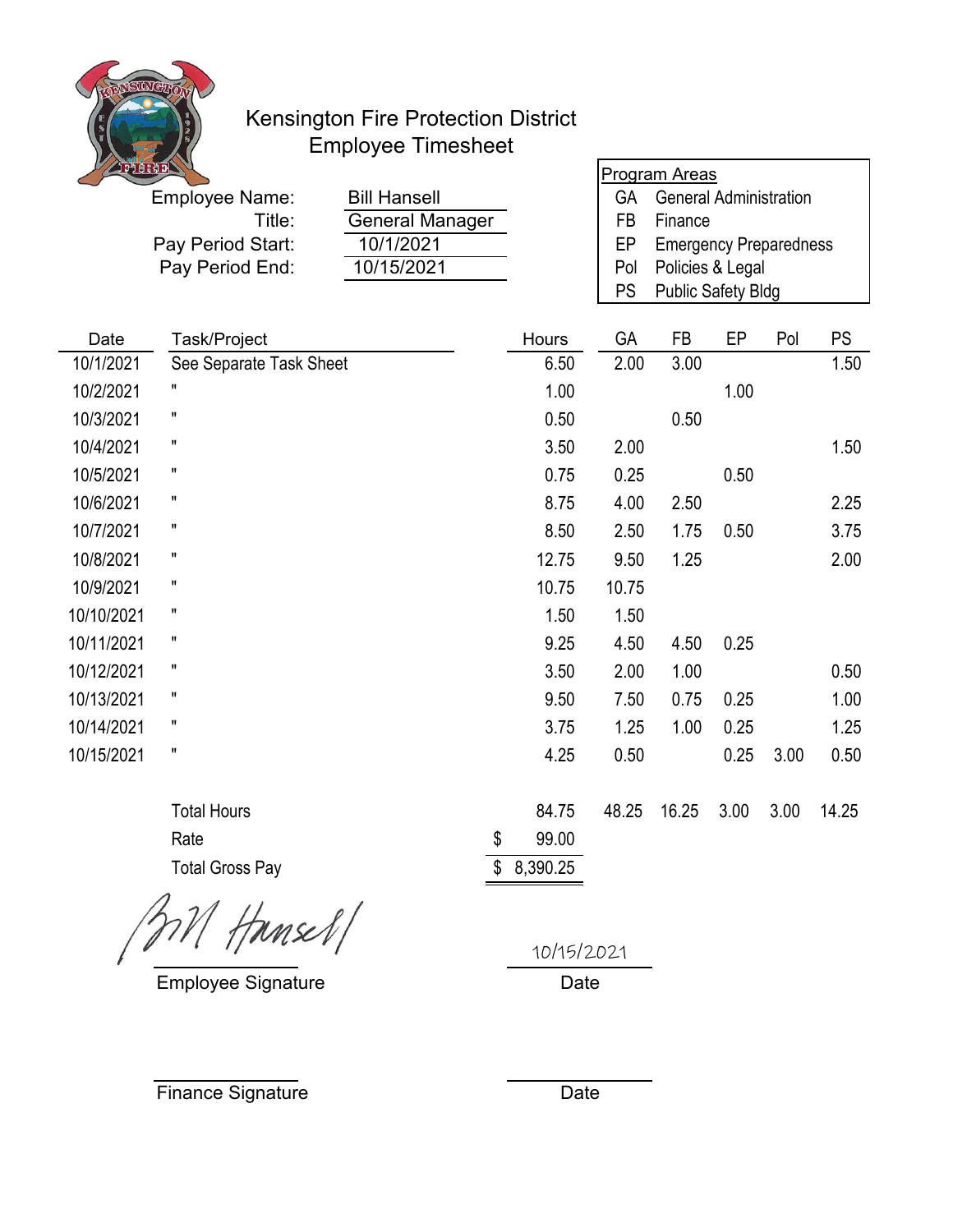| Subject                                                           |            | <b>Duration</b> | Day           | <b>Under</b> | Subject              | <b>Added from Prior</b> |
|-------------------------------------------------------------------|------------|-----------------|---------------|--------------|----------------------|-------------------------|
| KFPD - Finance re: Committee Mtg                                  |            | 2.00            | Fri 10/1/2021 |              | <b>KFPD Finance</b>  |                         |
| KFPD - Finance re: NHA coord                                      |            | 0.50            | Fri 10/1/2021 |              | <b>KFPD Finance</b>  |                         |
| KFPD - Gen Mgmt re: Timesheets                                    |            | 0.25            | Fri 10/1/2021 |              | <b>KFPD Gen Mgmt</b> |                         |
| KFPD - Gen Mgmt re: PSB for mail, msgs, maintenance check         |            | 0.75            | Fri 10/1/2021 |              | <b>KFPD Gen Mgmt</b> |                         |
| KFPD - Finance re: Audit kick-off mtg                             |            | 0.25            | Fri 10/1/2021 |              | <b>KFPD Finance</b>  |                         |
| KFPD - Finance re: Tel w/Maze                                     |            | 0.25            | Fri 10/1/2021 |              | <b>KFPD Finance</b>  |                         |
| KFPD - PSB re: DW order, confirmation                             |            | 0.25            | Fri 10/1/2021 |              | <b>KFPD PSB</b>      |                         |
| KFPD - Gen Mgmt re: Correspondence                                |            | 1.00            | Fri 10/1/2021 |              | <b>KFPD Gen Mgmt</b> |                         |
| KFPD - PSB re: Staff update                                       |            | 1.25            | Fri 10/1/2021 |              | <b>KFPD PSB</b>      |                         |
|                                                                   | Day Total: | 6.50            |               |              |                      |                         |
| KFPD - EPC re: Evacuation Drill, Restricted Pkg emails            |            | 1.00            | Sat 10/2/2021 |              | <b>KFPD EPC</b>      |                         |
|                                                                   | Day Total: | 1.00            |               |              |                      |                         |
| KFPD - Finance re: FY2020-2021 Audit ?'s                          |            | 0.50            | Sun 10/3/2021 |              | <b>KFPD Finance</b>  |                         |
|                                                                   | Day Total: | 0.50            |               |              |                      |                         |
| KFPD - Gen Mgmt re: Correspondence                                |            | 1.00            | Mon 10/4/2021 |              | <b>KFPD Gen Mgmt</b> |                         |
| KFPD - PSB re: Zoom mtg w/Estimator and Team                      |            | 1.00            | Mon 10/4/2021 |              | <b>KFPD PSB</b>      |                         |
| KFPD - PSB re: Tel w/RB (Lease Negotiations)                      |            | 0.25            | Mon 10/4/2021 |              | <b>KFPD PSB</b>      |                         |
| KFPD - Gen Mgmt re: Correspondence                                |            | 1.00            | Mon 10/4/2021 |              | <b>KFPD Gen Mgmt</b> |                         |
| KFPD - PSB re: Maintenance repairs                                |            | 0.25            | Mon 10/4/2021 |              | <b>KFPD PSB</b>      |                         |
|                                                                   | Day Total: | 3.50            |               |              |                      |                         |
| KFPD - Gen Mgmt re: Timesheets                                    |            | 0.25            | Tue 10/5/2021 |              | <b>KFPD Gen Mgmt</b> |                         |
| KFPD - EPC re: Tel w/JV                                           |            | 0.50            | Tue 10/5/2021 |              | <b>KFPD EPC</b>      |                         |
|                                                                   | Day Total: | 0.75            |               |              |                      |                         |
| KFPD - Finance re: Invoices                                       |            | 0.75            | Wed 10/6/2021 |              | <b>KFPD Finance</b>  |                         |
| KFPD - Finance re: Invoices                                       |            | 1.75            | Wed 10/6/2021 |              | <b>KFPD Finance</b>  |                         |
| KFPD - Gen Mgmt re: Correspondence                                |            | 1.50            | Wed 10/6/2021 |              | <b>KFPD Gen Mgmt</b> |                         |
| KFPD - Gen Mgmt re: Tel w/LN (Agenda)                             |            | 1.00            | Wed 10/6/2021 |              | <b>KFPD Gen Mgmt</b> |                         |
| KFPD - PSB re: Planning issues (Permit Process)                   |            | 2.25            | Wed 10/6/2021 |              | <b>KFPD PSB</b>      |                         |
| KFPD - Gen Mgmt re: Correspondence                                |            | 1.50            | Wed 10/6/2021 |              | <b>KFPD Gen Mgmt</b> |                         |
|                                                                   | Day Total: | 8.75            |               |              |                      |                         |
| KFPD - PSB re: Planning issues (Permit Process)                   |            | 1.50            | Thu 10/7/2021 |              | <b>KFPD PSB</b>      |                         |
| KFPD - EPC re: Tel w/MG (Parking Restrictions; Drill)             |            | 0.50            | Thu 10/7/2021 |              | <b>KFPD EPC</b>      |                         |
| KFPD - Finance re: FY2020-2021 Audit (Tel w/MunCPA)               |            | 0.50            | Thu 10/7/2021 |              | <b>KFPD Finance</b>  |                         |
| KFPD - PSB re: Pricing Coord; Consul Coord                        |            | 2.25            | Thu 10/7/2021 |              | <b>KFPD PSB</b>      |                         |
| KFPD - Finance re: Update NHA                                     |            | 1.25            | Thu 10/7/2021 |              | <b>KFPD Finance</b>  |                         |
| KFPD - Gen Mgmt re: BOD Mtg Agenda and Packet                     |            | 2.50            | Thu 10/7/2021 |              | <b>KFPD Gen Mgmt</b> |                         |
|                                                                   | Day Total: | 8.50            |               |              |                      |                         |
| KFPD - Gen Mgmt re: BOD Mtg Agenda and Packet                     |            | 3.50            | Fri 10/8/2021 |              | <b>KFPD Gen Mgmt</b> |                         |
| KFPD - PSB re: Tel w/Judi Kallerman (A-P Act process; Plan check) |            | 0.50            | Fri 10/8/2021 |              | <b>KFPD PSB</b>      |                         |
| KFPD - PSB re: Tel w/Est; Dwg review                              |            | 1.25            | Fri 10/8/2021 |              | <b>KFPD PSB</b>      |                         |
| KFPD - Gen Mgmt re: BOD Mtg Packet                                |            | 2.00            | Fri 10/8/2021 |              | <b>KFPD Gen Mgmt</b> |                         |
| KFPD - Gen Mgmt re: Tel w/LN (Agenda)                             |            | 0.25            | Fri 10/8/2021 |              | <b>KFPD Gen Mgmt</b> |                         |
| KFPD - PSB re: Tel w/KM (Schedule)                                |            | 0.25            | Fri 10/8/2021 |              | <b>KFPD PSB</b>      |                         |
| KFPD - Gen Mgmt re: Post agendas; Mail at PSB; Maintenance issues |            | 0.75            | Fri 10/8/2021 |              | <b>KFPD Gen Mgmt</b> |                         |
| KFPD - Finance re: FY2020-2021 Audit issues                       |            | 1.25            | Fri 10/8/2021 |              | <b>KFPD Finance</b>  |                         |
| KFPD - Gen Mgmt re: BOD Mtg Packet                                |            | 3.00            | Fri 10/8/2021 |              | <b>KFPD Gen Mgmt</b> |                         |
|                                                                   | Day Total: | 12.75           |               |              |                      |                         |
| KFPD - Gen Mgmt re: BOD Mtg Packet                                |            | 3.00            | Sat 10/9/2021 |              | <b>KFPD Gen Mgmt</b> |                         |